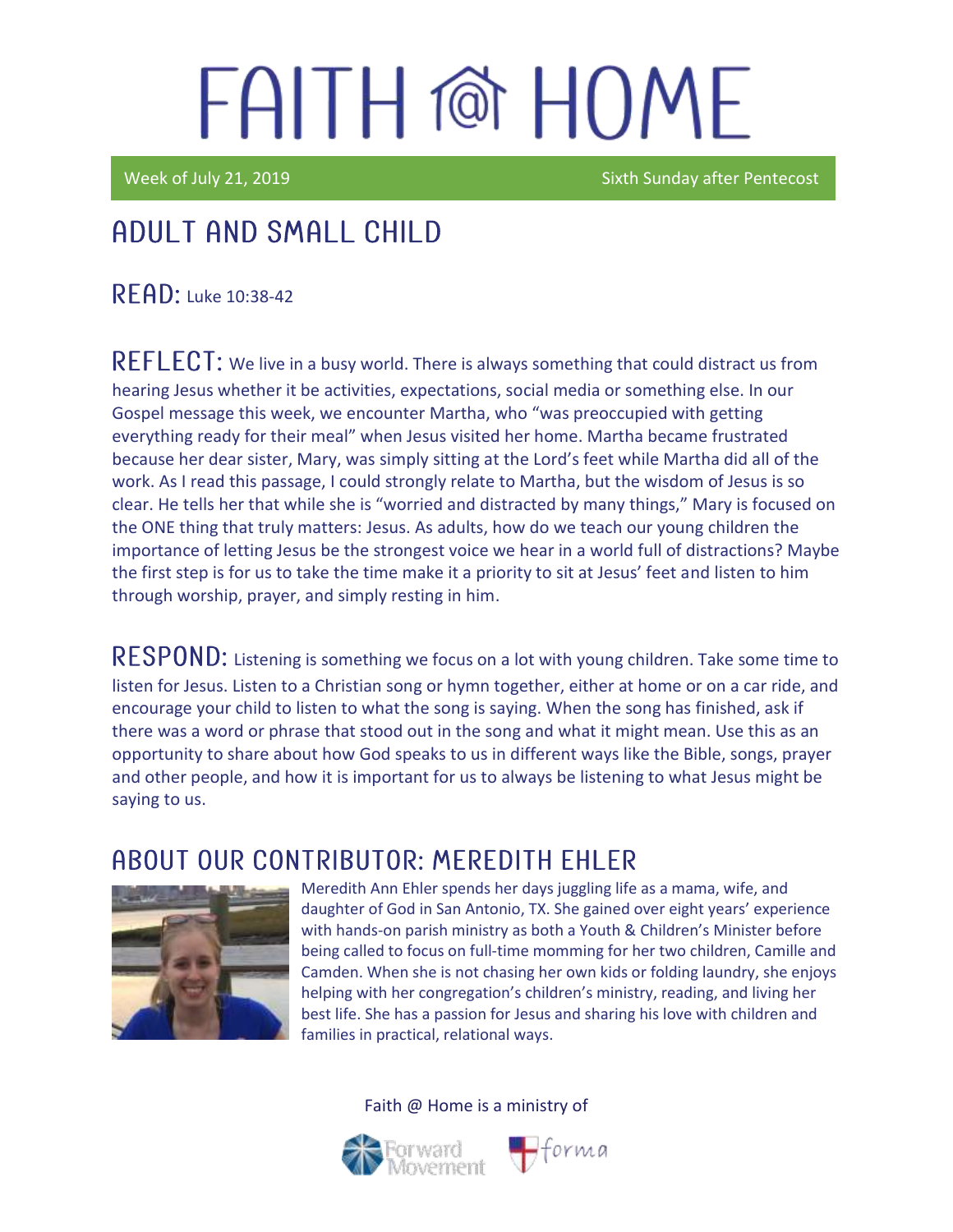Week of July 21, 2019 Sixth Sunday after Pentecost

### Adult and elementary

 $R$   $F$   $AD$ : Luke 10:38-42

REFLECT: How easily do you get distracted? At school, do you sometimes forget to put your name on a piece of paper or find out you did not follow each step of your teacher's instructions? Have you ever been thinking about other things when adults in your family are trying to explain something they want you to understand or remember? Are you distracted now?

It's easy to get distracted. It happens to everyone. It's not bad or wrong; it's just something that happens. But what happens after you get distracted is up to you. You can keep getting distracted, or you can choose to pay attention less to the distractions and more to what is important.

In today's reading from Luke, Martha is distracted by trying to make Jesus feel at home when Jesus is visiting. This is not wrong. She loves Jesus so much that she wants everything to be perfect while Jesus is there. But, she is so distracted that she is missing out on actually spending time with, talking to, and listening to Jesus. And Jesus cares about spending quality time with people like Martha (and like you) way more than Jesus cares about if your room is clean or if there is a really good dinner on the table. Jesus is asking Martha (and you) to try your best to turn away from all the distractions and spend some quality time together.

RESPOND: Schedule quality time with family this week. Grab a container and label it as "Distractions." Turn off all electronics. Place cells phones and other devices into the container. You may also want to have notecards so that people can write out any thing that is particularly distracting them. Fold the notecards up and put them in the container.

#### ABOUT OUR CONTRIBUTOR: PATRICK KANGRGA



Patrick Christopher Kangrga is the Associate for Youth Ministries at Trinity Episcopal Church in Menlo Park, California. Originally from Arkansas, he left home to participate in two years of the Episcopal Service Corps in Maryland and in Massachusetts. After this came the beginning of his lay-professional journey with positions at parish and diocesan levels in New York and New Jersey. He has primality served youth, with a foray into children's ministry.

Faith @ Home is a ministry of



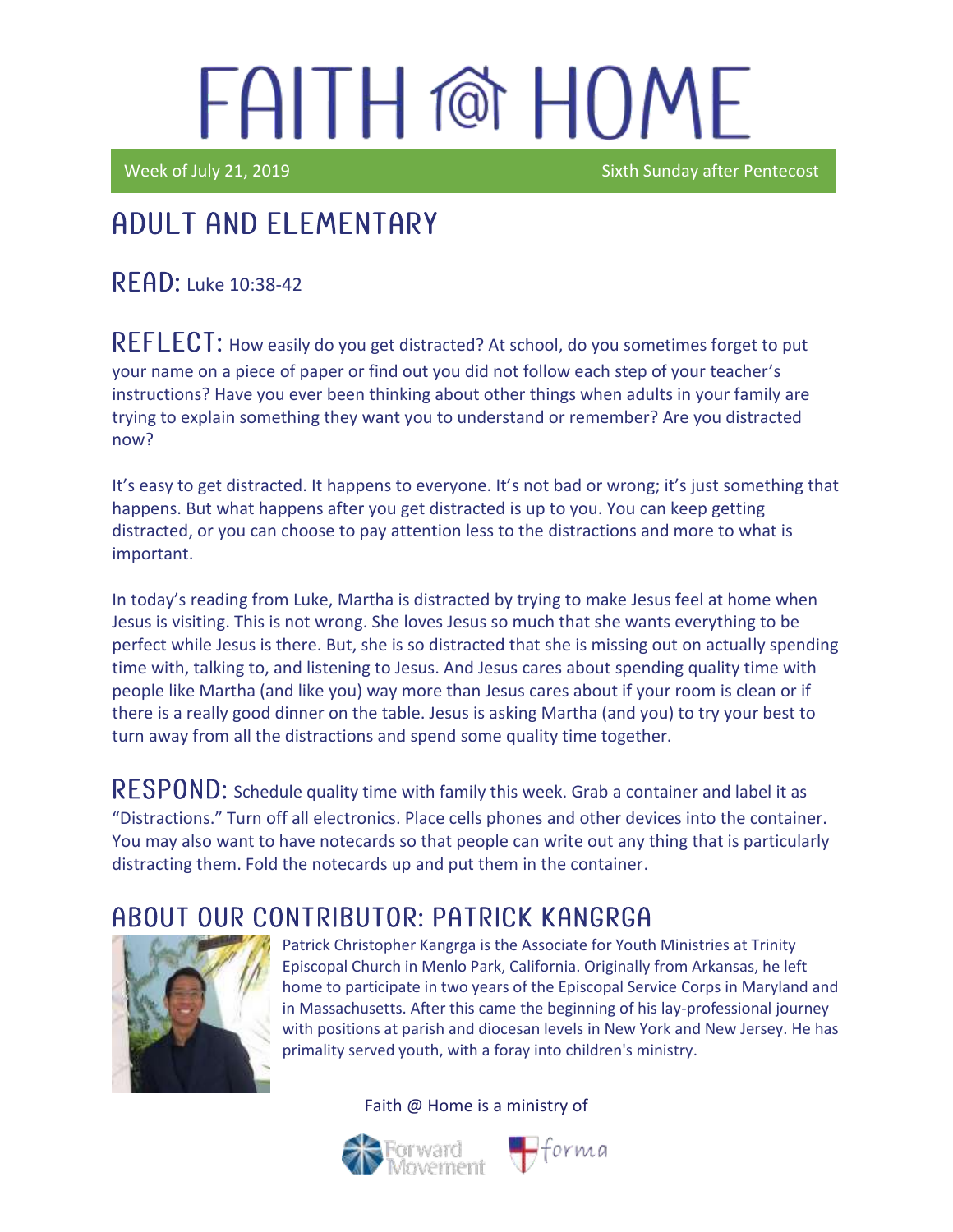Week of July 21, 2019 Sixth Sunday after Pentecost

## Adult and youth

 $R$  FAD: Luke 10:38-42

 $REFLECT$ : Whenever we hear this story, we frequently are asked to see who we identify with more: the sister who was easily distracted or the sister who dropped everything to focus on Jesus. Both Mary and Martha have traits that are worth embracing, though. They both embody hospitality in different ways. Martha wants to make the physical space "perfect," and Mary wants to give her undivided attention to their guest. While putting distractions aside is all Jesus asks for, what would it look like if Martha had just let the space be what it was once Jesus arrived, or invited Mary and Jesus into the kitchen as she prepared a meal? When we allow tasks to get in the way of spending time with those who are important with us, we miss out on our relationships.

Quality time is an important part of building relationships. We are all busy. We all have things we need to get done. Sometimes it's more fun to do something with a friend! In these moments, we see that being in relationship with someone is not about what extravagant plans we put together or what serious discussions we have. When we are together doing our everyday tasks, we relax and are able to just be.

RESPOND: If you have an errand or chore this week, invite a friend to join you. As a family, wash the cars or go grocery shopping. Practice being fully present, as Mary was, while creating the welcoming and hospitable space that Martha was distracted in creating.

#### A BOUT OUR CONTRIBUTOR: MAGGIE PAUL



Maggie Paul is the Director of Youth and Young Adult Ministries at the Cathedral of St. Philip in Atlanta, Georgia, where she has developed and implemented a comprehensive confirmation curriculum for the largest cathedral parish in the Episcopal Church. As an undergraduate with a passion for youth ministry, she served as a summer camp counselor and Episcopal student center "church mouse," and she continues to use her gifts and talents as a singer and musician to nurture her own journey and inspire others on theirs.

Faith @ Home is a ministry of